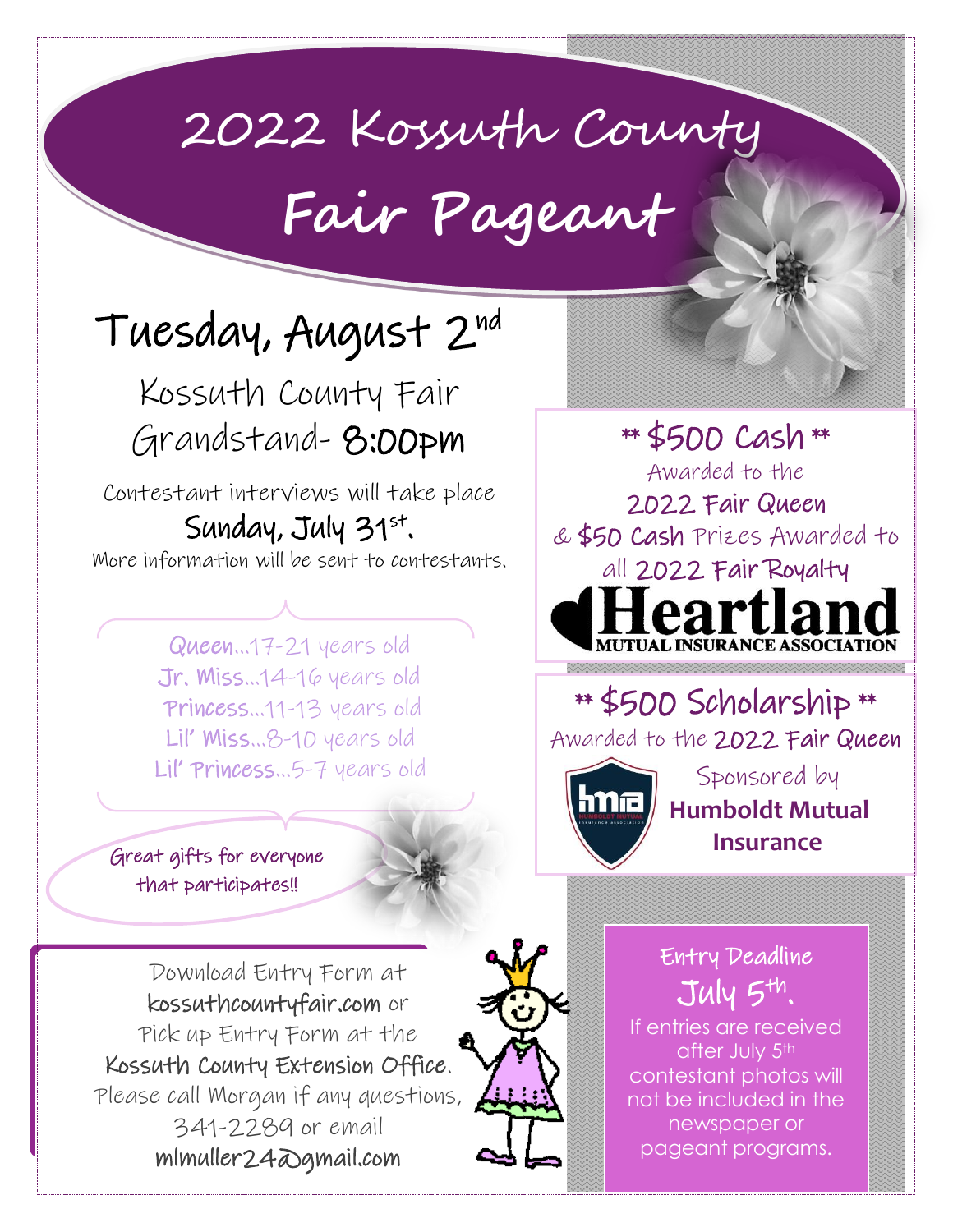| Age 8-10                                                       |  |
|----------------------------------------------------------------|--|
|                                                                |  |
|                                                                |  |
| $Birthdate:$ Age (As of July 28 <sup>th</sup> ):               |  |
|                                                                |  |
|                                                                |  |
|                                                                |  |
|                                                                |  |
|                                                                |  |
|                                                                |  |
|                                                                |  |
|                                                                |  |
|                                                                |  |
|                                                                |  |
|                                                                |  |
|                                                                |  |
|                                                                |  |
|                                                                |  |
|                                                                |  |
|                                                                |  |
|                                                                |  |
| Please enclose a 4x6 or smaller photo.                         |  |
| *Each contestant will receive a t-shirt. Please indicate size. |  |
| YXS(2-4) YS(6-8) YM(10-12) YL(14-16) YXL(18-20) OR ADULT       |  |
|                                                                |  |
|                                                                |  |
| Mail entry form to:<br>Kossuth County Ag Association           |  |
| PO Box 362, Algona, IA 50511                                   |  |